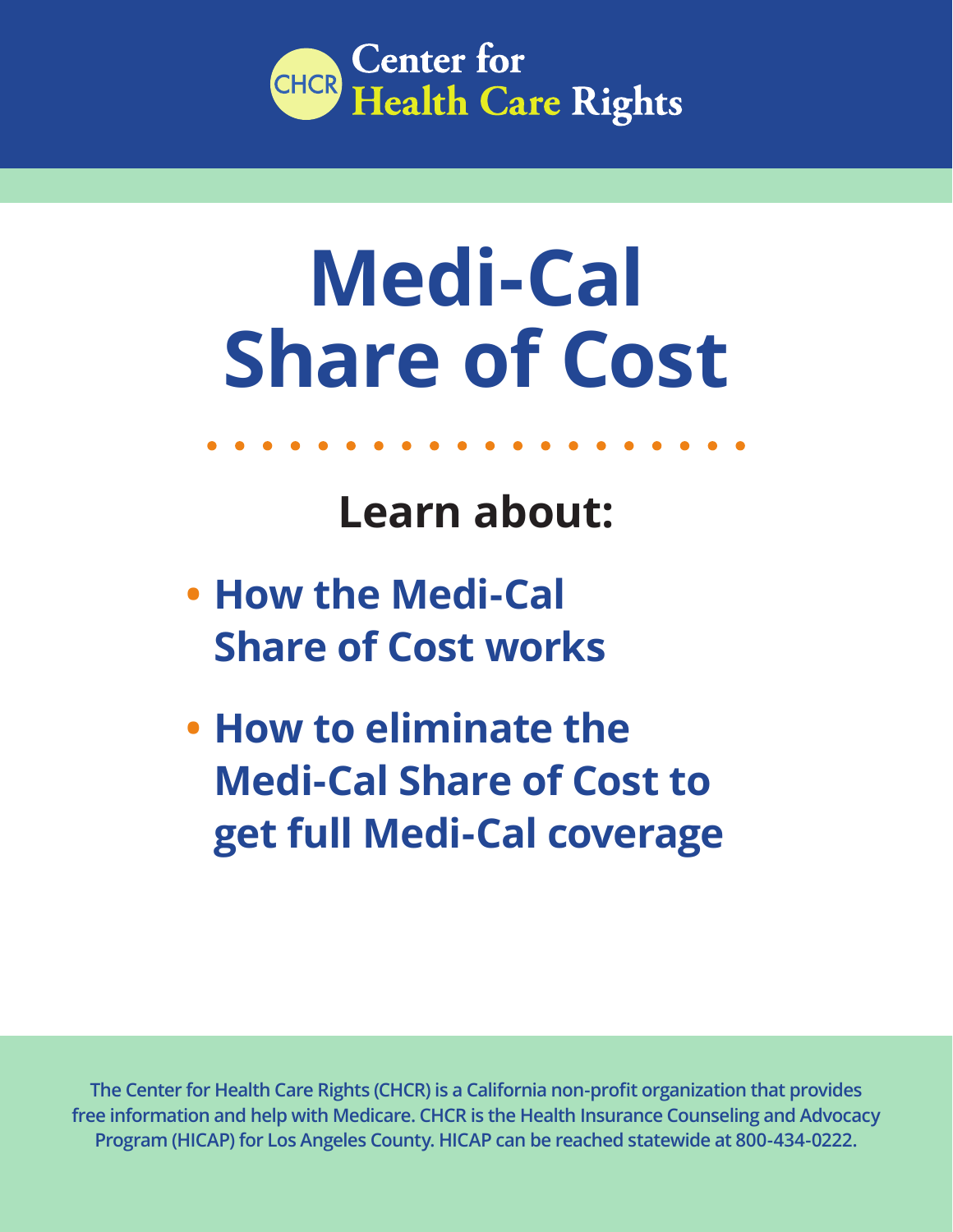### **What is Medi-Cal with a Share of Cost?**

**People who have Medi-Cal with a Share of Cost have incomes that are higher than the Medi-Cal income limits shown below:**

#### **2022 Medi-Cal**

#### **Aged, Blind, & Disabled Federal Poverty Level Program**

### **Single Person \$1,564 per month Married Couple \$2,106 per month**

**These income limits do not include the \$20 standard deduction, and the deduction for monthly health insurance premiums. If you work, your earned income also gets a special earned income deduction.** 

**These income limits go up every April.**

#### **How does the Medi-Cal Share of Cost work?**

- $\blacktriangleright$  The Medi-Cal Share of Cost works like a monthly health insurance deductible.
- ▶ You must pay the Medi-Cal Share of Cost before Medi-Cal will pay any of **your health care expenses.**

#### **Example:**

**Bob has a \$900 Medi-Cal Share of Cost. Bob is responsible for the first \$900 of health care expenses each month.**

**After Bob pays \$900, Medi-Cal pays for the rest of his medical care for the month.** 

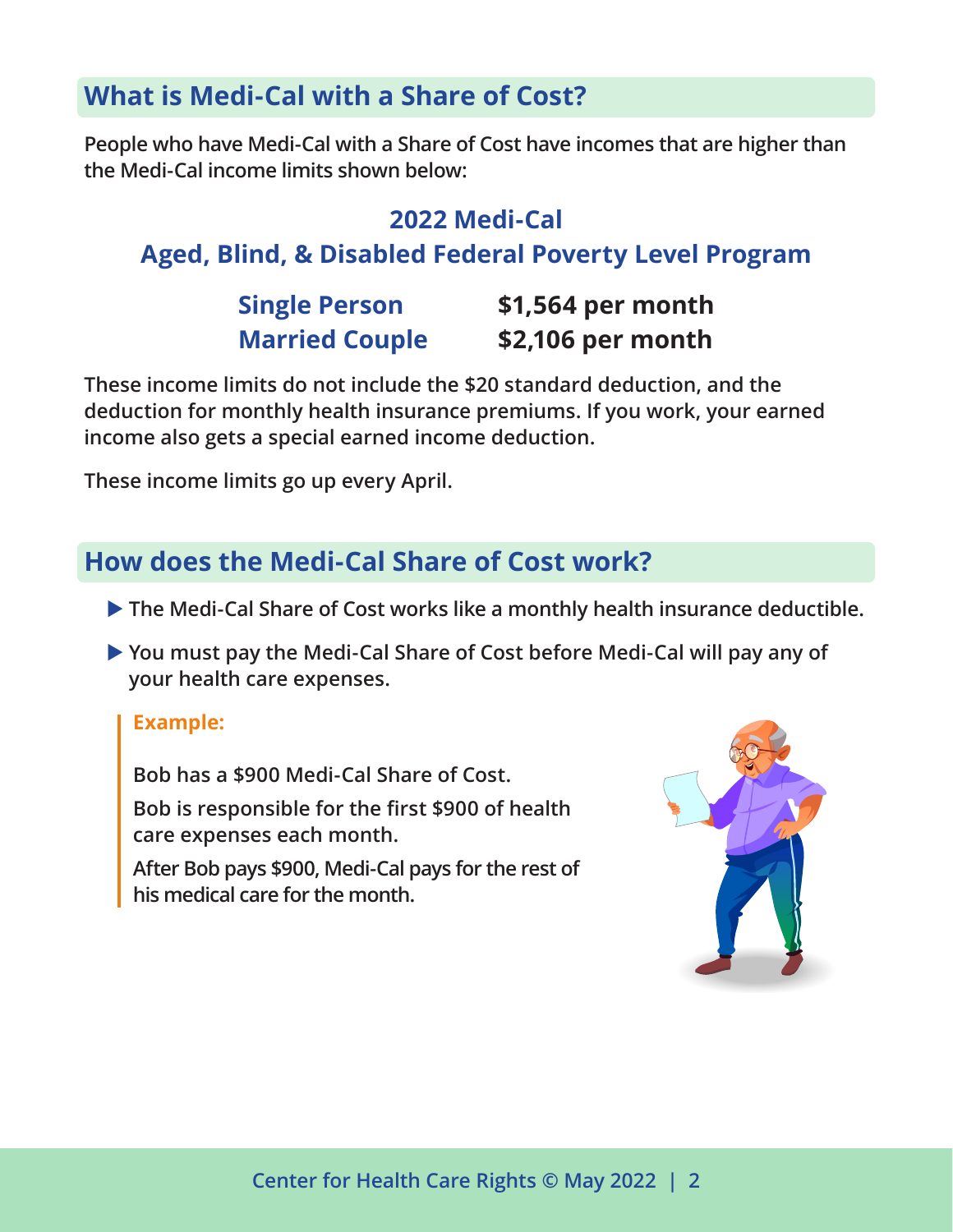#### **How can I eliminate my Medi-Cal Share of Cost to get full Medi-Cal?**

**There are 2 ways to reduce or eliminate the Medi-Cal Share of Cost:**

- **1. Use health care expenses to meet the monthly Medi-Cal Share of Cost.**
	- ▶ To eliminate the Medi-Cal Share of Cost, the health care expenses must be **at least the same dollar amount as the Medi-Cal Share of Cost.**
	- ▶ You can use any health care expense to reduce or eliminate the Medi-Cal **Share of Cost, even if the bill is for health services not covered by Medi-Cal.**
	- X **Health care expenses you have already paid for can only be applied to the Medi-Cal Share of Cost for the month that you received those services.**

#### **Example:**

**A paid dental bill for February 2022 can only be used to meet the February 2022 Medi-Cal Share of Cost.**

 $\triangleright$  Old or new **unpaid** health care expenses can be applied to the current **month's Medi-Cal Share of Cost.**

#### **Example:**





**Tonya has a Medi-Cal Share of Cost of \$1100.**

**Tonya has \$700 of unpaid medical bills from October 2021 and \$400 of unpaid dental bills from December 2021.**

**Tonya's medical providers report the bills to Medi-Cal.** 



**Tonya uses the unpaid bills to meet her January 2022 Medi-Cal Share of Cost: \$1100 – 1100 = 0**

#### **How to report health care expenses to meet the Medi-Cal Share of Cost**

- ▶ When you receive health care services, the provider can report the expenses to **Medi-Cal. These expenses will be applied to meet your Medi-Cal Share of Cost.**
- $\triangleright$  To apply unpaid health care expenses from past months to a current month Medi-Cal **Share of Cost, provide your Medi-Cal worker with copies of the medical bills.**